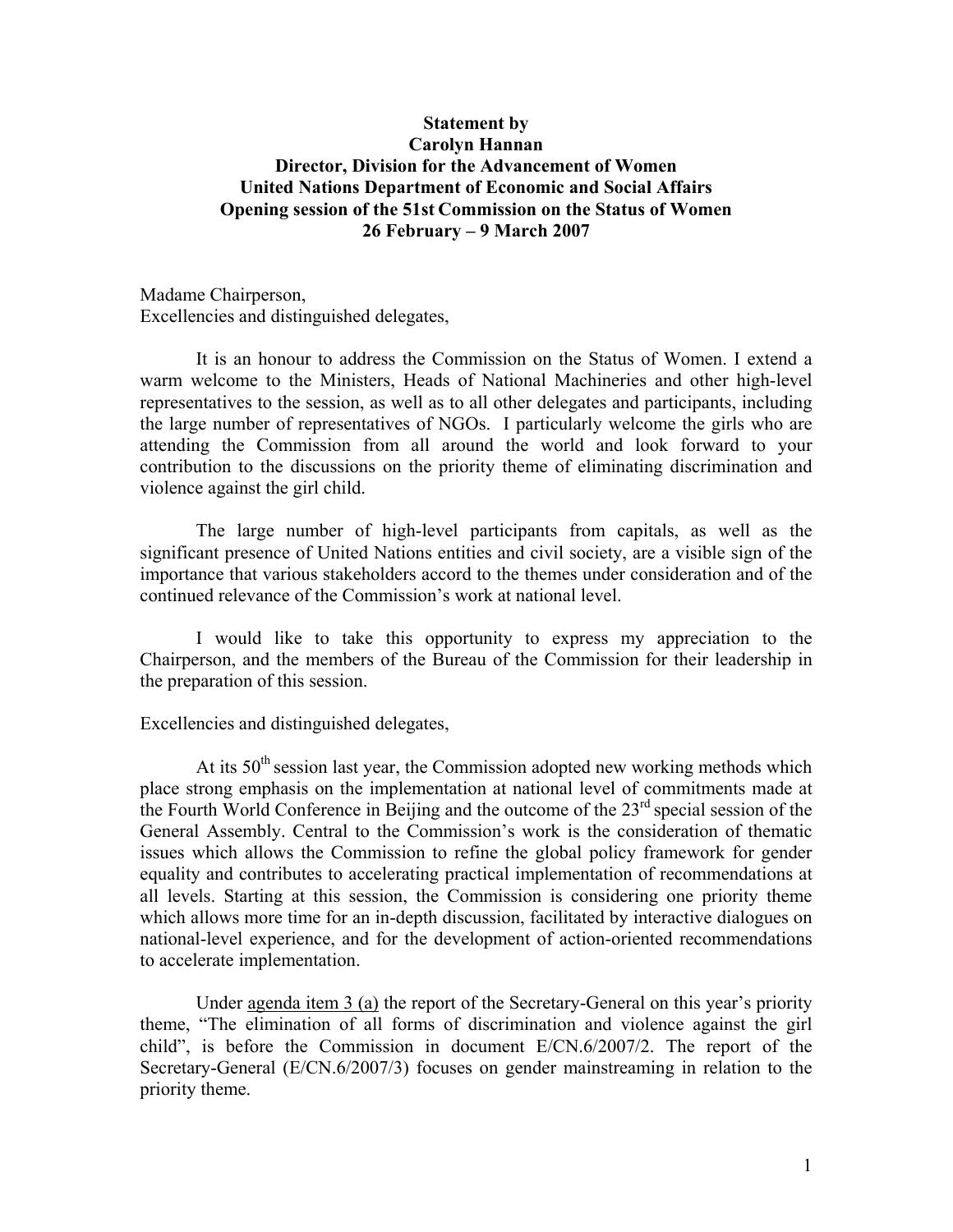To contribute to the consideration of the priority theme by the Commission, the Division for the Advancement of Women, in collaboration with UNICEF, organized an expert group meeting from 25 to 28 September 2006, generously hosted by the UNICEF Innocenti Research Centre in Florence, Italy. The Expert Group Meeting's report has been disseminated through the DAW website and copies are available in the room for reference. UNICEF has prepared a child-friendly version of this report, "Listen to us," for outreach to girls around the world.

The Division also held a four-week online discussion on the priority theme, with more than 500 registered participants. The report on the online discussion is available on the Division's website.

Excellencies and distinguished delegates,

Under agenda item 3(b) on Emerging issues, the Commission will convene an expert panel on "Elimination of all forms of violence against women: Follow-up to the Secretary-General's in-depth study at national and international levels." Through the expert panel, the Commission on the Status of Women has the opportunity to build on the momentum generated by the recently launched study and highlight emerging issues and trends Member States and the international community face in addressing violence against women. The panel will also respond to the resolution recently adopted by the General Assembly on Intensification of efforts to eliminate all forms of violence against women (A/RES/61/438). The resolution invited the Economic and Social Council and its functional commissions, the Peacebuilding Commission, the Human Rights Council and other relevant United Nations bodies to discuss the issue within their mandates, by 2008. An issues paper to guide discussions at the panel is available on the DAW website.

Under its new working methods, the Commission will review progress in implementation of its agreed conclusions on a priority theme from its  $48<sup>th</sup>$  session, on "The role of men and boys in achieving gender equality". It will also hold a panel on Financing for gender equality and the empowerment of women" in preparation for its priority theme at its  $52<sup>nd</sup>$  session in 2008. Issues papers for these two events are available on the DAW website.

Excellencies and distinguished delegates,

Under agenda item 3 (c) the Commission has before it a number of reports and conference room papers.

The Secretary-General's report on progress in mainstreaming a gender perspective in the development, implementation and evaluation of national policies and programmes, with a particular focus on the priority theme on elimination of all forms of discrimination and violence against the girl child, is contained in document E/CN.6/2007/2.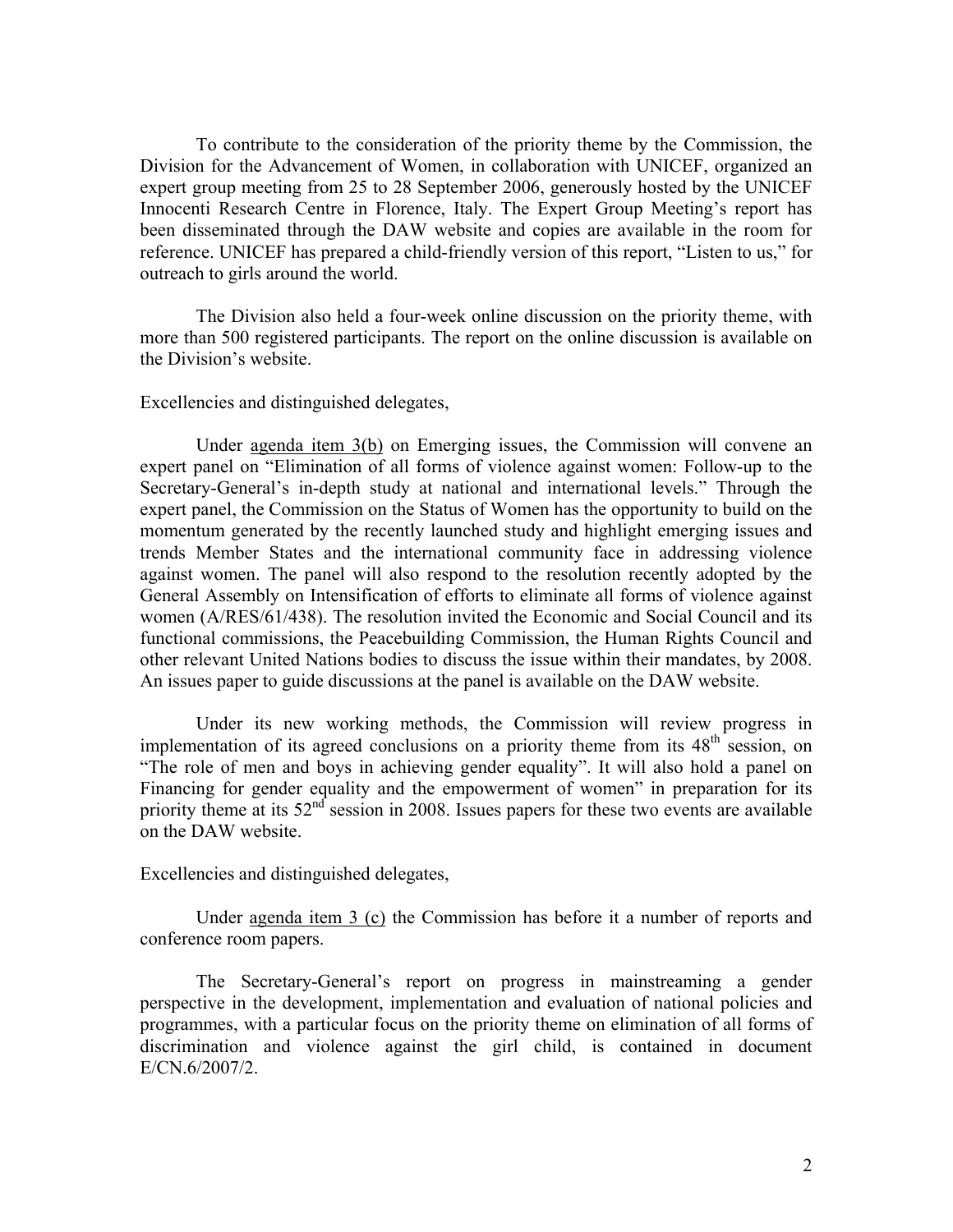The joint work plan of the Division for the Advancement of Women and the Office of the United Nations High Commissioner for Human Rights is contained in document E/CN.6/2007/5. The Commission also has before it a note by the Secretariat on its draft programme of work in the field of gender issues and advancement of women for the biennium 2008-2009 (E/CN.6/2007CRP2).

The report of the Secretary-General on the situation of, and assistance to, Palestinian women (E/CN.6/2007/4) is before the Commission. A Note of the Secretary-General transmitting the Report on the situation in Afghanistan and its implications for peace and security and the situation of women and girls (E/CN.6/2007/9) has been transmitted to the Commission, as requested in resolution 2006/7. In that resolution, the Secretary-General was invited to take due account of a gender perspective when preparing reports on Afghanistan for the General Assembly, to include in those reports a specific substantive section that focuses on the situation of women and girls - and to transmit those reports to the Commission at its fifty-first session.

A report on the thirty-seventh session of the Committee on the Elimination of Discrimination against Women is before the Commission for information (E/CN.6/2007/CRP1). The Chairperson of the Committee, Ms. Dubravka Šimonović, will brief you in more detail on the Committee's work.

The Secretary-General's report on the advisability of the appointment of a special rapporteur on laws that discriminate against women (E/CN.6/2007/8) has been prepared pursuant to Commission on the Status of Women resolution 50/3 of 10 March 2006. The report complements the Secretary-General's report of 2006 on the same topic that was submitted to the fiftieth session of the Commission (E/CN.6/2006/8).

Under agenda items 4, the Commission has before it the Letter from the President of the Economic and Social Council addressed to the Chairperson of the Commission on the Status of Women (E/CN.6/2007/7). The Note by the Secretariat as input to the highlevel segment of the 2007 substantive session of the Economic and Social Council (E/CN.6/2007/CRP.2) has not yet been prepared as the final decision by the Council on the theme has not yet been taken.

Under agenda item 5, the Commission has before it the Note by the Secretary-General transmitting the list of confidential communications concerning the Status of Women (Communications List No 41) (E/CN.6/2007/SW/41 and Add).

Madame Chairperson, Excellencies and distinguished delegates,

Before concluding, I would like to brief the Commission on some key activities of the Division for the Advancement of Women since the Commission's last session. Following an extensive consultative process with multiple stakeholders, on 9 October 2006 the Secretary-General's In-depth study on violence against women (A/61/122/Add.1) was submitted to the Third Committee of the General Assembly. The study highlights the persistence and unacceptability of all forms of violence against